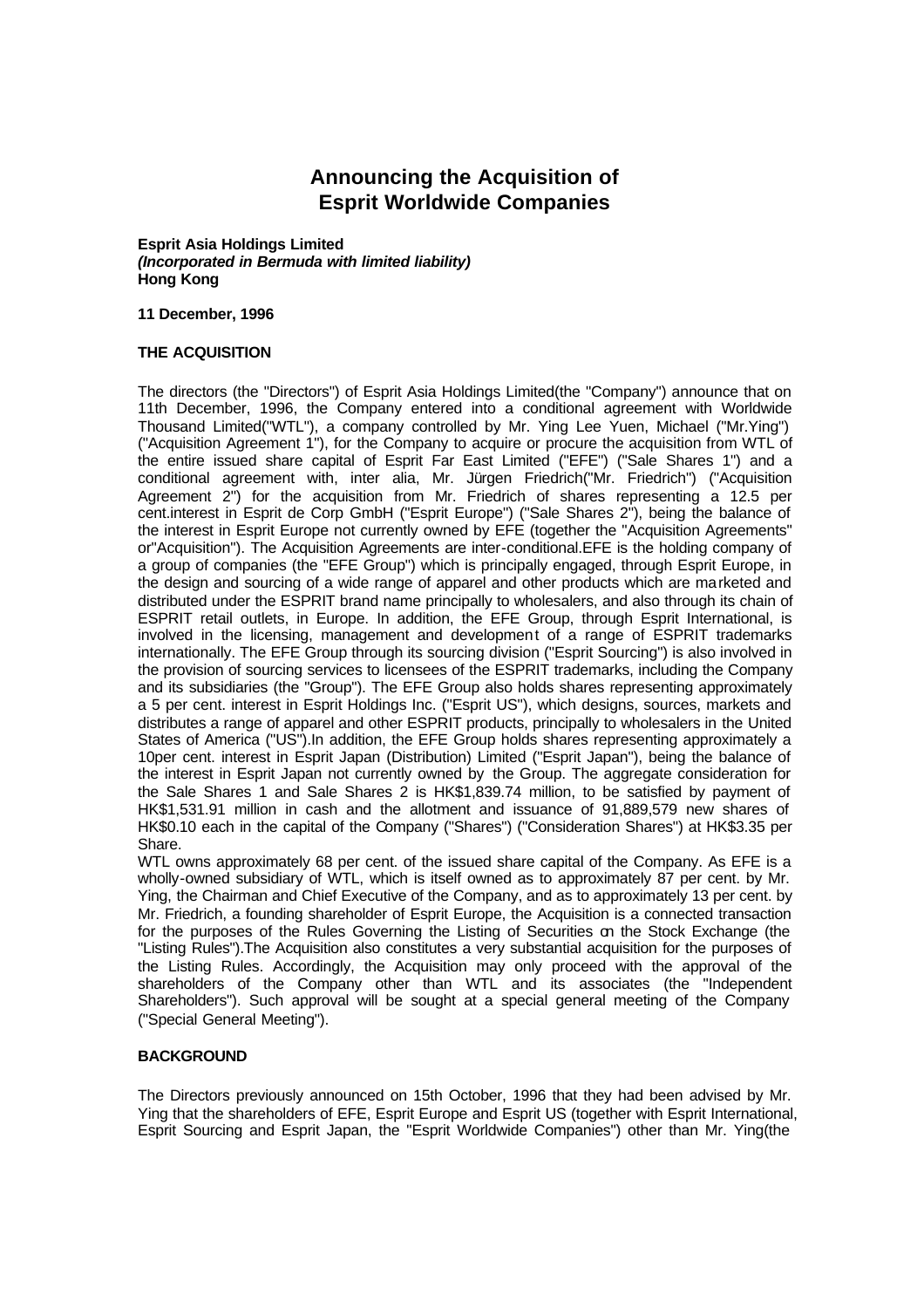"Selling Shareholders") had entered into a conditional stock sale and purchase agreement (the "Agreement") with companies controlled by Mr. Ying for the sale of the Selling Shareholders' entire shareholding interests in the Esprit Worldwide Companies. The Agreement was subsequently amended such that the sale of shares representing a12.5 per cent. interest in Esprit Europe held by Mr. Friedrich was effectively replaced by Acquisition Agreement 2. The Agreement and the amended agreement (the "Amended Agreement") were conditional, inter alia, on financing being obtained by Mr. Ying. As the Company was then a subsidiary of EFE, it was not technically feasible for the Company to enter into such agreement with the Selling Shareholders. The shareholding structure of the Esprit Worldwide Companies as at 15th October, 1996 was as follows:

On 6th November, 1996 a syndicate of the then creditors of Esprit US, being third parties independent of any member of the Esprit Worldwide Companies, exercised their rights to convert their then existing debts into equity of Esprit US pursuant to their loan agreements with Esprit US. As a result, these independent third parties became holders of a 95 per cent. interest in Esprit US. Mr. Ying's and the Selling Shareholders' entire interests in Esprit US were diluted from 100 per cent. to a total interest of approximately 5 per cent.

The Directors were advised by Mr. Ying that all the conditions attached to the Agreement and the Amended Agreement were satisfied and that the Agreement and the Amended Agreement were completed on 11th December, 1996. As a result, WTL currently holds the entire issued share capital of EFE and Mr. Ying is the Chairman and Chief Executive Officer of EFE.He is also the Chairman and Chief Executive Officer of the Company.

Pursuant to a reorganisation of the Esprit Worldwide Companies, on 11th December, 1996, all of Mr. Ying's interests in the Esprit Worldwide Companies became held through WTL, a company controlled by Mr. Ying in which Mr. Friedrich has an interest of approximately 13 per cent. On 11th December, 1996 EFE effected a distribution in specie of its entire interest in the Company and WTL became the holder of 550,374,000 Shares representing approximately 68 per cent of the issued share capital of the Company.

The current shareholding structure of the Esprit Worldwide Companies is as follows: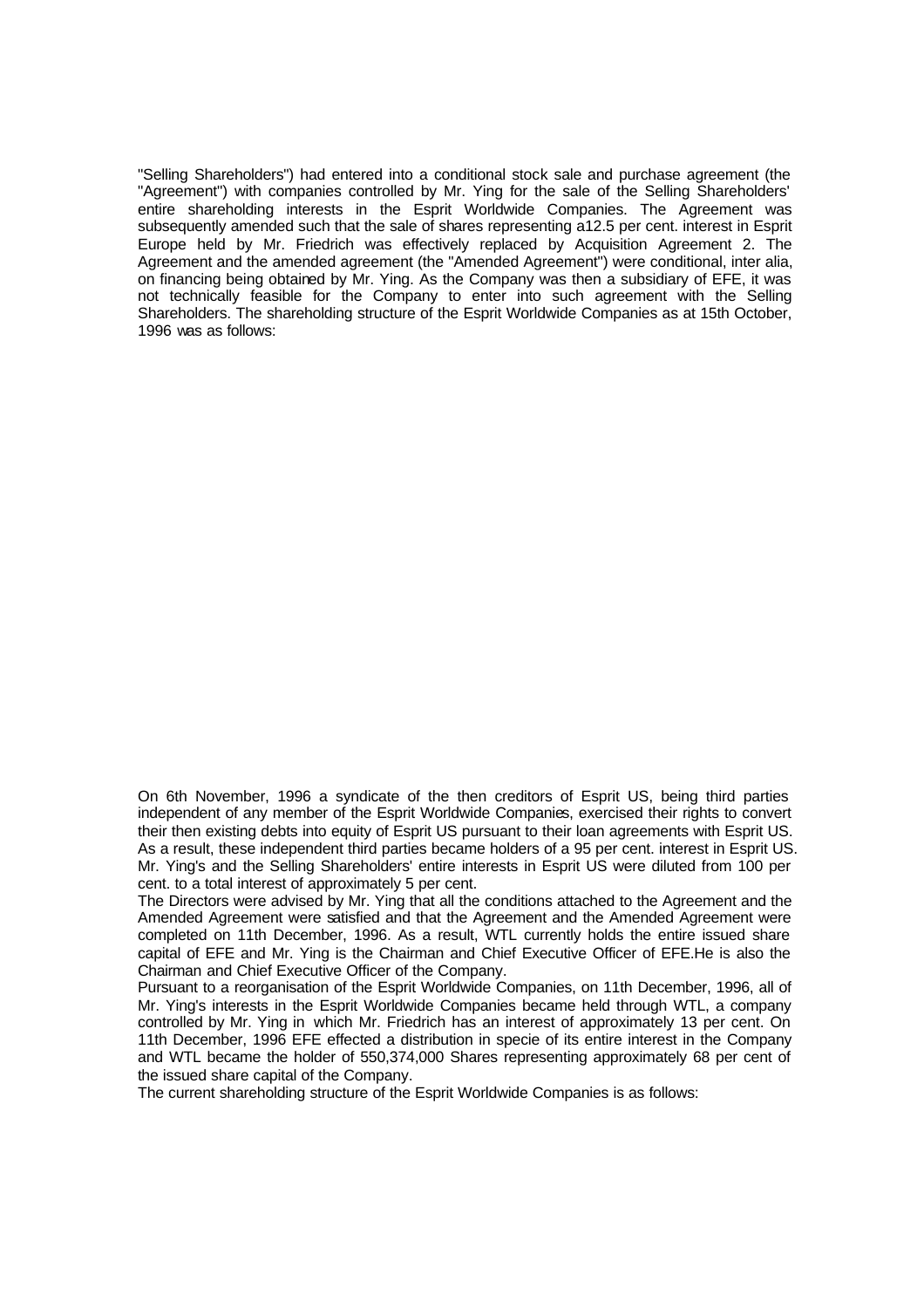## **THE ACQUISITION AGREEMENTS AND THE CONSIDERATION**

Pursuant to Acquisition Agreement 1 and subject to the adjustment provisions contained therein, the total consideration payable by the Company for the Sale Shares 1 under Acquisition Agreement 1 is HK\$1,625.80 million, to be satisfied as to HK\$1,317.97 million in cash and as to HK\$307.83 million by the allotment and issuance, credited as fully paid, to WTL of the Consideration Shares at HK\$3.35 per Share.The total consideration payable by the Company for the Sale Shares 2under Acquisition Agreement 2 is HK\$213.94 million, to be satisfied in cash. The aggregate cash consideration of HK\$1,531.91 million will be financed by a secured bank loan of HK\$1,314.10 million and the balance from internal resources of the Group. The Consideration Shares to be issued to WTL represent approximately 11.3 per cent. of the existing issued share capital of the Company and approximately 10.2 per cent. of the issued share capital of the Company immediately following completion of the Acquisition ("Completion") (the "Enlarged Share Capital"). The issue price for the Consideration Shares is the same as the closing price of the Shares on the Stock Exchange on 10thDecember, 1996 (being the last trading day of the Shares on the Stock Exchange prior to the formal announcement of the terms of the Acquisition and the latest practicable date prior to this announcement for determining the issue price of the Consideration Shares). The Consideration Shares will rank pari passu in all respects with the existing Shares, including the right to receive all dividends and distributions declared, paid or made after their allotment and issuance. Upon Completion, WTL will own approximately 71 per cent. of the Enlarged Share Capital.

The total consideration payable by the Company under the Acquisition Agreements of HK\$1,839.74 million has been determined on an arm's length basis and on normal commercial terms and has been calculated based on a prospective price earnings multiple of approximately 9.83times the pro forma forecast profit after taxation and minority interests but before extraordinary items of the EFE Group for the year ending 30th June, 1997. The directors of EFE have forecast that, on the assumption that the EFE Group structure immediately following Completion had been in effect throughout that year, the pro forma profit after taxation and minority interests but before extraordinary items of the EFE Group for that year will not be less than HK\$187.07 million.

The total consideration payable to WTL pursuant to the Acquisition Agreement 1 of HK\$1,625.80 million is subject to adjustment such that if the audited net profit after taxation and minority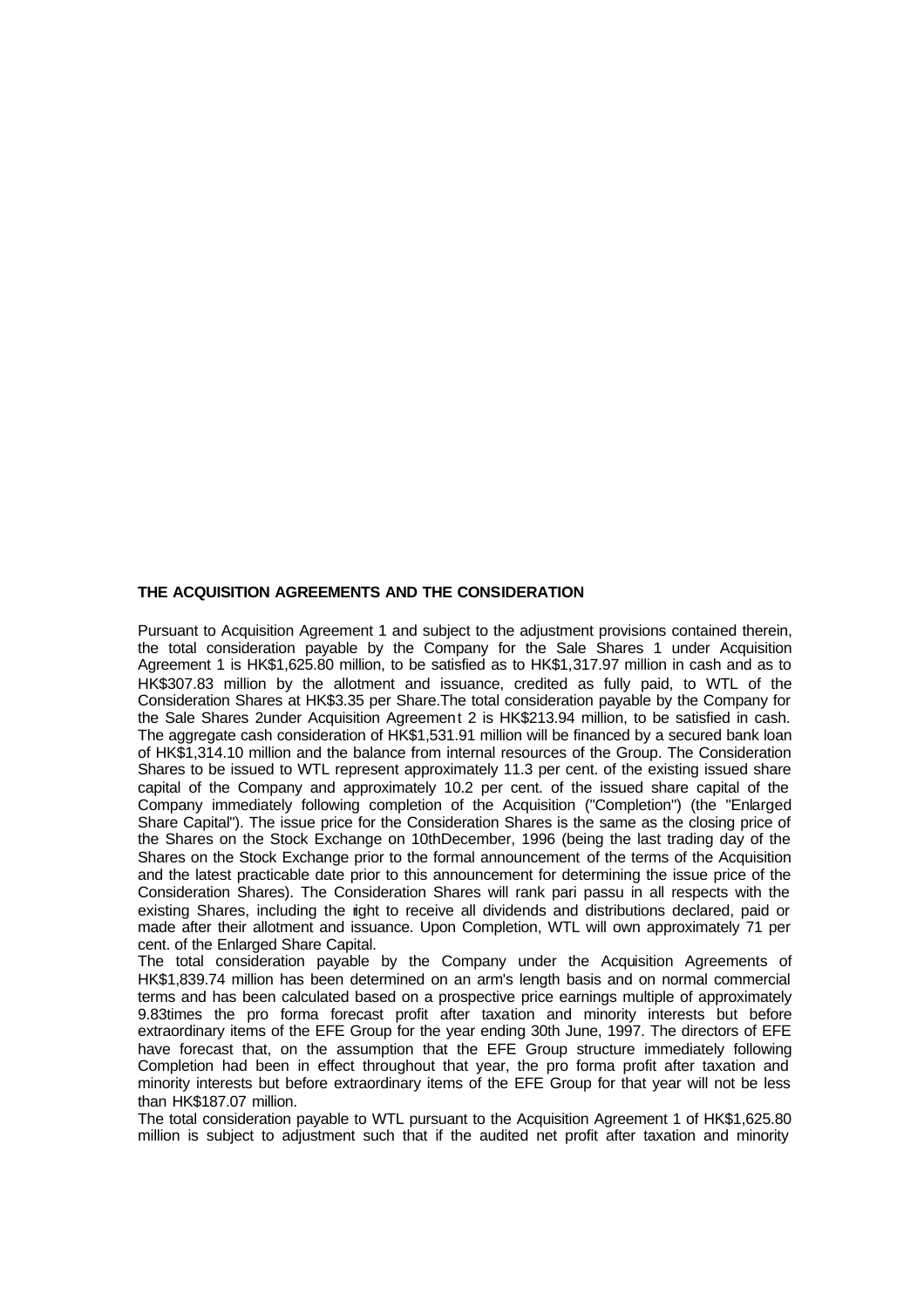interests but before extraordinary items of the EFE Group for the year ending 30thJune, 1997 after making adjustments, inter alia, to eliminate the effect of certain exchange rate fluctuations and to standardise the accounting policy for the amortisation of trademarks within the EFE Group and the Group, is less than HK\$187.07 million, then the shortfall will be multiplied by 9.83 times and the resulting sum will be repaid in cash jointly and severally by WTL and Mr. Ying to the Company. The total consideration payable to Mr. Friedrich pursuant to Acquisition Agreement 2 is not subject to any adjustment.

It is expected that the Acquisition Agreements, subject to the fulfilment of the conditions set out therein, will be completed on or about 7th January, 1997, and will not be completed after 28th February, 1997, being the latest date by which the conditions of the Acquisition Agreements must be satisfied unless otherwise agreed between WTL, Mr.Friedrich and the Company.

The shareholding structure of the Esprit Worldwide Companies immediately after Completion would be as follows:

The percentage of public shareholding in the Company will be reduced from approximately 32 per cent. prior to Completion to approximately 29 per cent. immediately upon Completion.

#### **FINANCIAL INFORMATION ON THE EFE GROUP**

A summary of the combined audited results of the EFE Group for the three financial years ended 30th June, 1996 (which has been prepared on the assumption that the EFE Group structure immediately following Completion had been in effect throughout the period under review) is set out below:

|                        |            | Year ended 30th June, |            |  |  |
|------------------------|------------|-----------------------|------------|--|--|
|                        | 1994       | 1995                  | 1996       |  |  |
|                        | HK\$'000   | <b>HK\$'000</b>       | HK\$'000   |  |  |
| Turnover               | 3,449,714  | 3,532,318             | 3,437,001  |  |  |
| Profit before taxation | 363,840    | 257,540               | 318,908    |  |  |
| Taxation               | (114, 632) | (70,040)              | (107, 388) |  |  |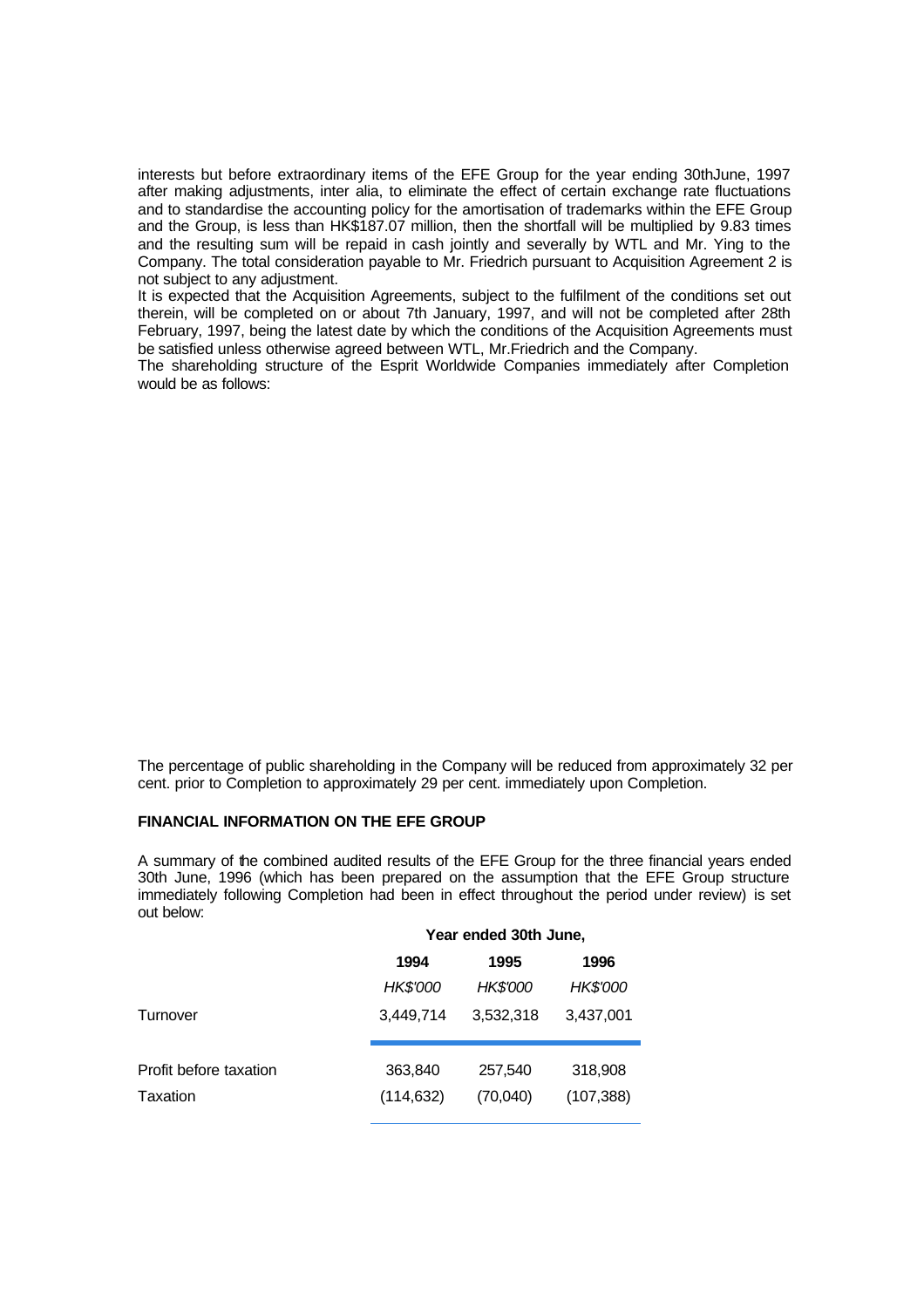| Profit after taxation               | 249,208  | 187,500   | 211,520   |
|-------------------------------------|----------|-----------|-----------|
| Minority interests                  | (22,526) | (32, 332) | (40, 227) |
|                                     |          |           |           |
| Profit attributable to shareholders | 226.682  | 155,168   | 171,293   |

As at 30th June, 1996 the net assets of the EFE Group (prepared as if the EFE Group structure immediately following Completion had been in effect on that date) were approximately HK\$741.96 million.

## **REASONS FOR THE ACQUISITION**

The Directors believe that the Acquisition represents an excellent opportunity for the Group to significantly expand its operations internationally and to become the listed flagship of the Esprit Worldwide Companies. The Esprit Worldwide Companies, which includes the Group, are a group of companies engaged in the design, sourcing and manufacturing, and retail and wholesale distribution, of a range of ESPRIT products. The Esprit Worldwide Companies are linked operationally by licensing arrangements principally between Esprit International and other companies in the network, including the Group and the EFE Group. Furthermore, as part of the Esprit Worldwide Companies, the Group already has access to product lines designed by the EFE Group and uses its services for the sourcing of raw materials and finished products.

The Directors believe that the Acquisition will enable the Group to capitalise more extensively upon being a member of the Esprit Worldwide Companies and will enable further development of the ESPRIT image, particularly in the established markets of Asia and Europe. The Acquisition will streamline and rationalise the worldwide operations of the Esprit Worldwide Companies. Upon completion of the Acquisition, the Company will gain direct control of all of the design, sourcing and manufacturing activities of the Esprit Worldwide Companies in Asia and Europe. As a result, the enlarged Group ("Enlarged Group") is expected to benefit from cost savings and operational synergies generated in activities such as product design, sampling, sourcing and licensing. The Directors believe that in particular the Enlarged Group will benefit substantially from the sourcing capabilities of the EFE Group in achieving competitive purchase and manufacturing rates.

The Acquisition will also give the Group control of Esprit International, which holds the majority of the trademark rights of ESPRIT. The Directors are confident that the Enlarged Group will benefit fully from the services of Esprit International. In particular, it is intended that Esprit International will identify new markets and new product categories for the Group and the EFE Group in due course, which may include fragrances and cosmetics, fashion jewellery and intimate apparel. The Directors intend that the minority interest in Esprit US will be retained as a long term investment. The Acquisition will also substantially reduce the Company's potential for future connected transactions for the purposes of the Listing Rules.

The Directors are confident in the future of the EFE Group 's wholesale and retail business in Europe. In Germany, the EFE Group's largest wholesale and retail market, a recent independent survey indicated that the ESPRIT brand is one of the most well known fashion brands. In Belgium and the Netherlands, which altogether represent the second principal wholesale and retail market of the EFE Group, the ESPRIT brand name enjoys brand recognition comparable to that in Germany. With the high brand awareness of ESPRIT in Europe, the Directors are of the strong view that the EFE Group should benefit substantially when the retail market in Europe improves, and believe that it is now the optimal time to implement the Acquisition. In addition, the Directors intend that Esprit Europe should capitalise on the ESPRIT brand's high awareness in Europe and expand into the mass men's apparel market in Europe where the main focus of Esprit Europe at present is on the women's apparel market. The Directors, based on discussions with management of the EFE Group, believe that the strengths of the EFE Group include the following principal factors: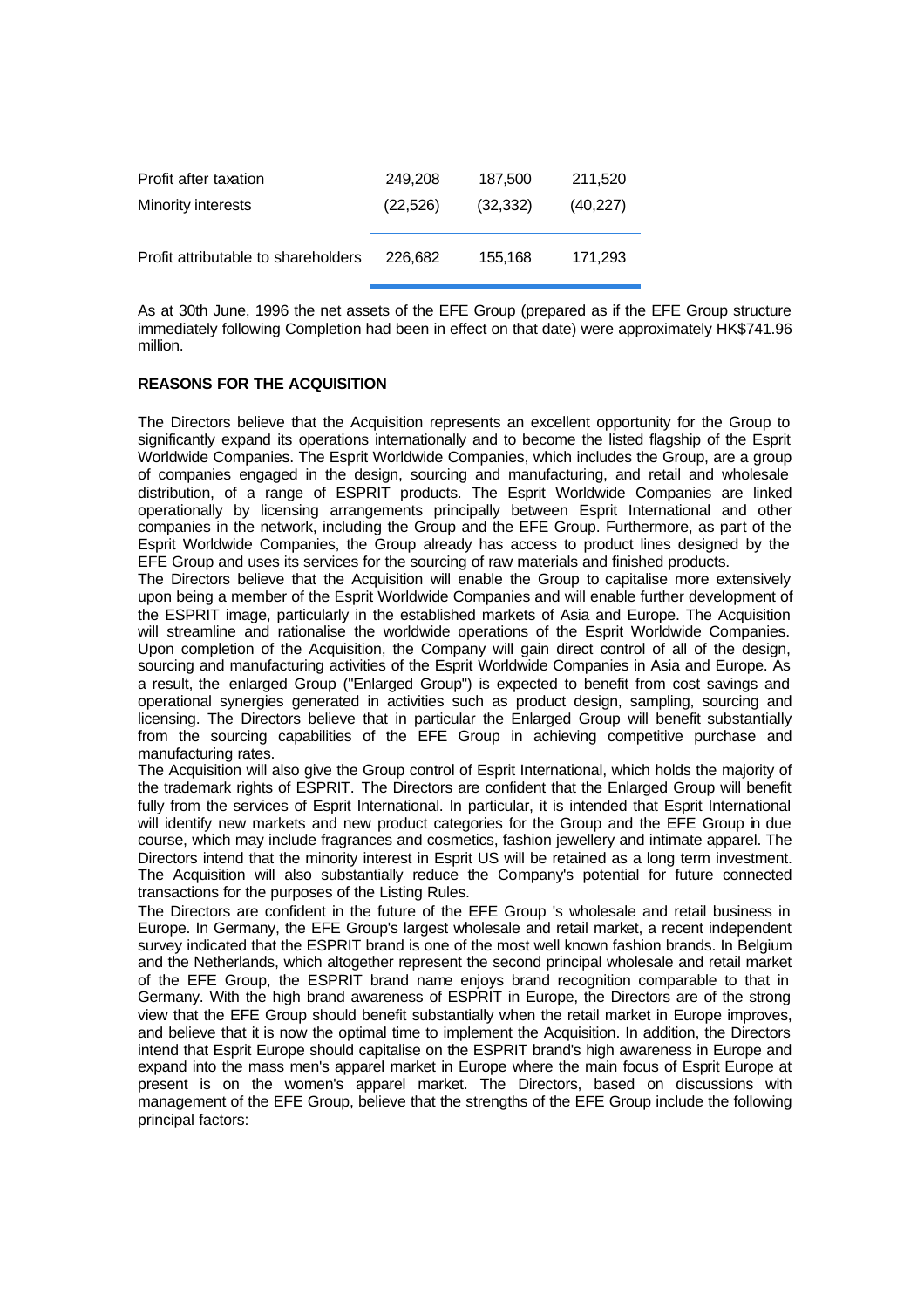- the successful establishment and development by the EFE Group of the ESPRIT brand and image which has generated a high degree of awareness of the ESPRIT brand name in the principal markets in which the EFE Group operates;
- its wide range of high quality products which make up cohesive collections with fashionable designs appropriate to the markets in which the EFE Group operates;
- its highly experienced management team that has an extensive knowledge of the European apparel market;
- its long established and extensive wholesale distribution networks with a particular focus on shop-in-stores, together with its established retail operations;
- the international experience of the design teams based in Germany and the Netherlands, which have also supplied the majority of the design requirements of the Company;
- the sourcing ability of the EFE Group to achieve competitive and flexible terms for production resulting in competitively priced ESPRIT products; and
- the successful management and development by Esprit International of the ESPRIT trademarks, which has ensured a strong and unified global image of ESPRIT.

#### **EFFECT OF THE ACQUISITION**

The effect of the Acquisition on the earnings, borrowings, interest cover and gearing ratio, net assets and public shareholding of the Group is set out in paragraphs (a) to (d) below respectively.

#### **(a) Earnings**

The Acquisition will broaden the Group's income base in terms of geographical markets in which the Enlarged Group will operate, and the Directors believe that this will result in a significant addition to the profits of the Group.

The Directors forecast that, without taking into consideration the effect of the Acquisition, the consolidated profit after taxation and minority interests but before extraordinary items of the Group for the year ending 30th June, 1997 will not be less than HK\$185.52 million.

The Group's forecast earnings per Share, based on the forecast profit of the Group for the year ending 30th June, 1997 amounting to HK\$185.52 million and the weighted average number of 810,045,000 Shares currently expected to be in issue during that year, without taking into consideration the effect of the Acquisition, is 22.9 HK cents. Based on such forecast earnings per Share of the Group for the year ending 30thJune, 1997 and the closing price of the Shares on the Stock Exchange on 10th December, 1996 (being the latest practicable date prior to this announcement for determining the issue price of the Consideration Shares) of HK\$3.35 per Share, the implied prospective price earnings multiple is approximately 14.6 times.

The pro forma forecast earnings of the Enlarged Group for the year ending 30th June, 1997, assuming that the EFE Group structure following Completion had been in effect throughout that year and that the Group had in turn held its investment in EFE throughout that year, is 28.2 HK cents per Share. This forecast is calculated based on the forecast profit of the Group and the pro forma forecast profit of the EFE Group for the year ending 30th June, 1997 after making adjustments for the notional interest charge on the cash consideration payable in connection with the Acquisition and the elimination of all material intra-group transactions. Such pro forma forecast is calculated on the basis of the weighted average number of 901,934,579 Shares currently expected to be in issue during that year and on the basis that goodwill arising as a result of the Acquisition is written off against the Company's reserves. No adjustment has been made in calculating such pro forma forecast for any cost savings or operational synergies that are expected to arise as a result of the Acquisition. The pro forma forecast combined earnings per Share for the Enlarged Group for the year ending 30th June, 1997 represents an increase of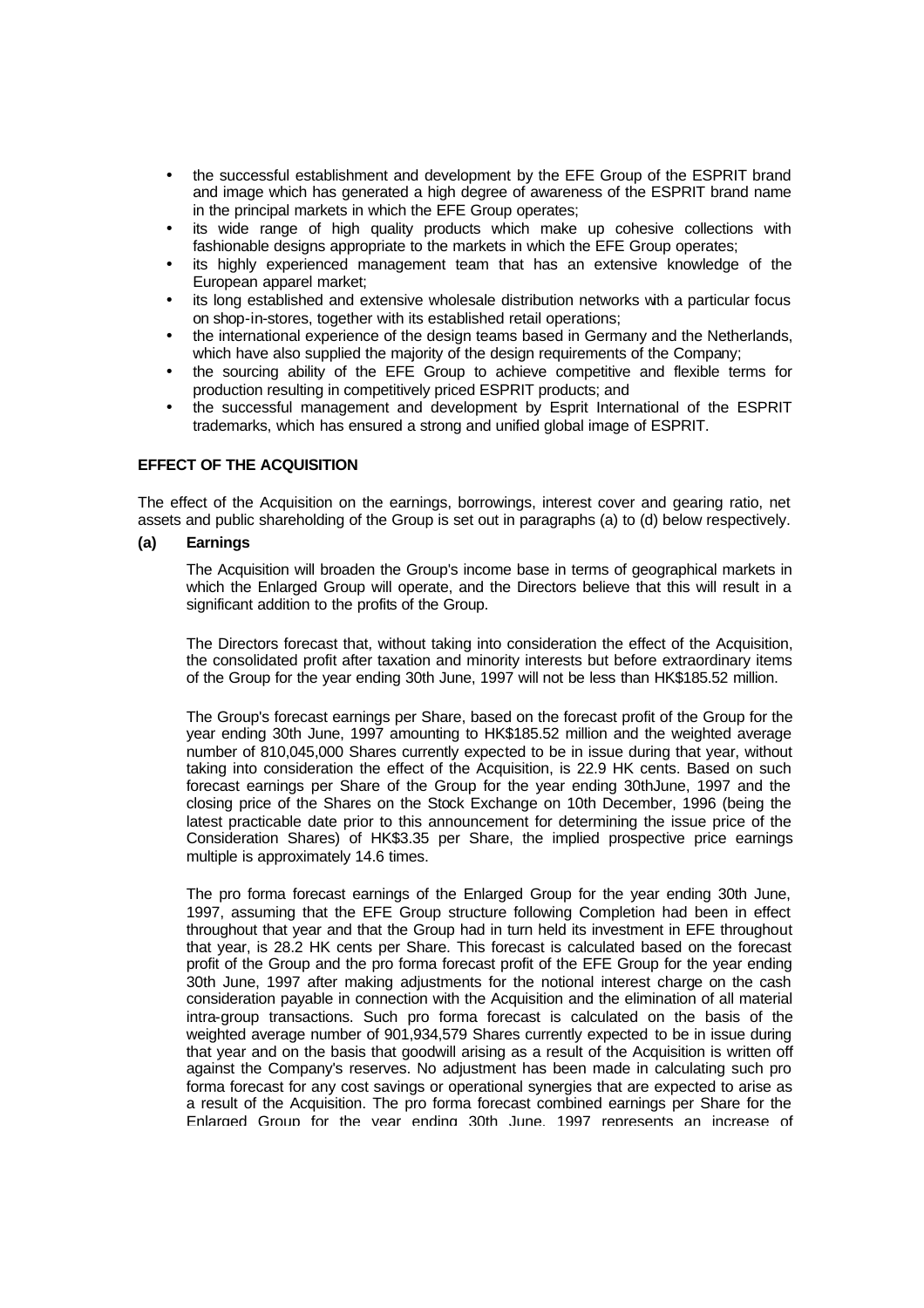approximately 23per cent. on the Group's forecast earnings per Share for that year.Based on the above pro forma forecast earnings per Share of the Enlarged Group for the year ending 30th June, 1997 and the closing price of the Shares on the Stock Exchange on 10th December, 1996 of HK\$3.35 per Share, the implied pro forma prospective price earnings multiple is approximately 11.9 times.

The pro forma forecast earnings of the Enlarged Group for the year ending 30th June, 1997, assuming that the EFE Group structure following Completion will be in effect from 7th January, 1997, the expected date of Completion (the "Completion Date"), and that the Group will inturn hold its investment in EFE with effect from that date, is 25.0 HK cents per Share. This forecast is calculated based on the forecast profit of the Group for the year ending 30th June, 1997 and the proforma forecast profit of the EFE Group for the period from the Completion Date to 30th June, 1997, after making adjustments for the estimated interest charge for the period from the Completion Date to 30th June, 1997 on the cash consideration payable in connection with the Acquisition and the elimination of all material intra-group transactions. Such pro forma forecast is calculated on the basis of the weighted average number of 854,101,647 Shares currently expected to be in issue during that year and on the basis that goodwill arising as a result of the Acquisition is written off against the Company's reserves. No adjustment has been made in calculating such pro forma forecast for any cost savings or operational synergies that are expected to arise as a result of the Acquisition. The pro forma forecast combined earnings per Share of the Enlarged Group for the year ending 30th June, 1997 prepared as if the Acquisition were completed on the Completion Date represents an increase of approximately 9 per cent.on the Group's forecast earnings per Share for that year. Based on the above pro forma forecast earnings per Share of the Enlarged Group for the year ending 30th June, 1997 and the closing price of the Shares on the Stock Exchange on 10th December, 1996 of HK\$3.35 per Share, the implied pro forma prospective price earnings multiple is approximately 13.4 times.

#### **(b) Borrowings, interest cover and gearing ratio**

The Group's borrowings as at 31st October, 1996 totalled HK\$57.74 million and the EFE Group's borrowings as at that date totalled HK\$632.82 million.

The pro forma combined borrowings of the Enlarged Group as at the Completion Date, assuming that the Acquisition had been completed on that date and based on the anticipated borrowings of the Enlarged Group on such date, after making adjustments for the elimination of all material intra-group borrowings on that date, is expected to be HK\$1,427.25 million. It is the present intention of the Company to repay the secured bank loan to be obtained for the Acquisition mainly by operating income generated by the Enlarged Group in the future.

The Directors anticipate that the interest cover of the Enlarged Group(calculated as profit before taxation and interest divided by net interest charges) for the year ending 30th June, 1997 will not be less than 5 times (based on the forecast profit of the Group and the proforma forecast profit of the EFE Group for that year, as set out above respectively, after making adjustment for the notional interest charge on the cash consideration payable in connection with the Acquisition and the elimination of all material intra-group transactions, assuming that the EFE Group structure following Completion had been in effect throughout that year and that the Group had in turn held its investment in EFE throughout that year). However, the Directors anticipate that the Group, without taking into consideration the effect of the Acquisition, will not incur net interest charges for the year ending 30th June, 1997.

Immediately upon Completion, the gearing ratio of the Enlarged Group before writing off goodwill arising on the Acquisition is expected to be approximately 135 per cent., and the gearing ratio of the Enlarged Group after writing off goodwill arising on the Acquisition is expected to be approximately 298 per cent., both calculated based on the proforma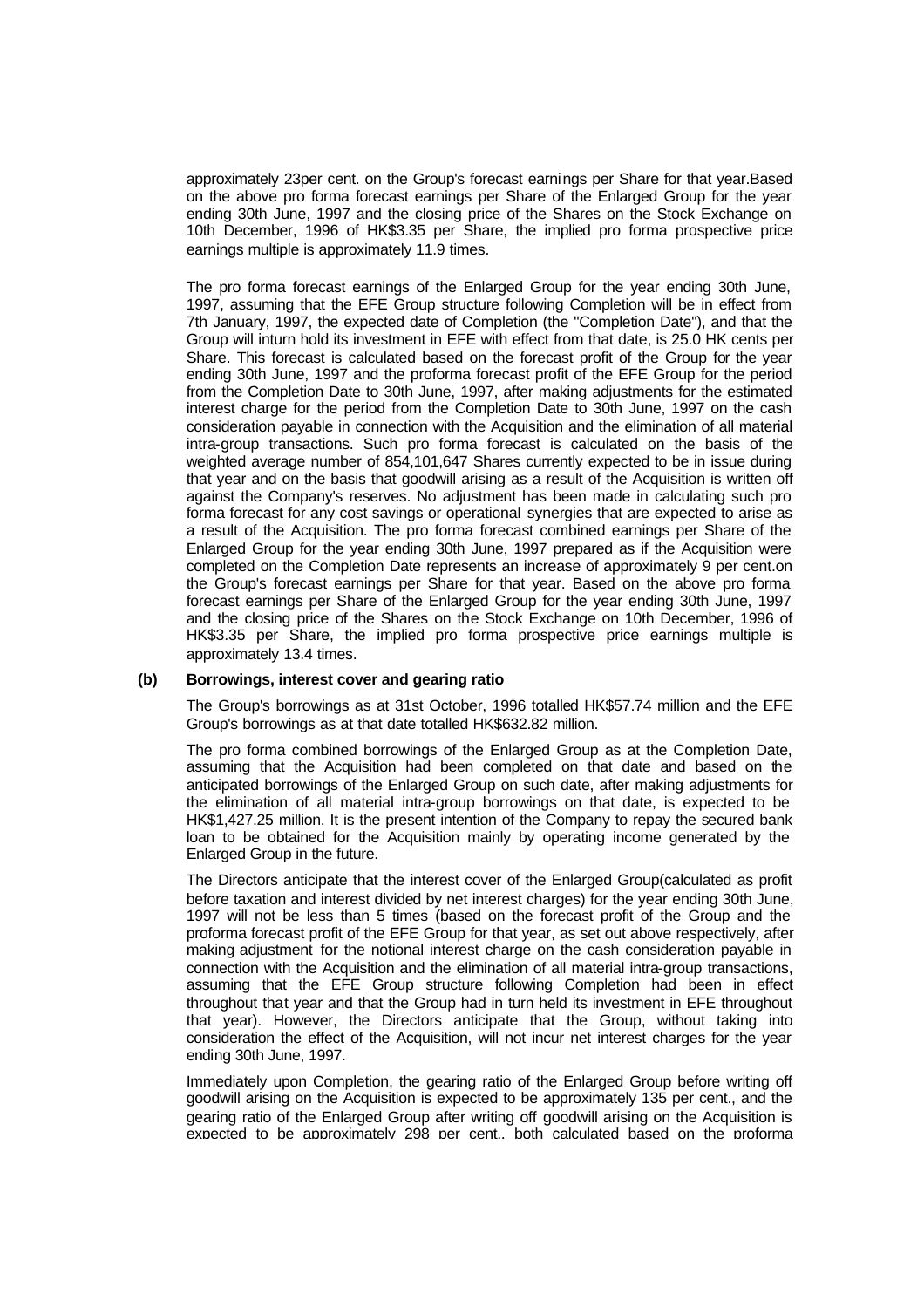combined borrowings of the Enlarged Group as at the Completion Date above as compared to the pro forma net assets of the Enlarged Group upon Completion after making adjustment for the goodwill arising on the Acquisition where appropriate. The gearing ratio of the Group as at 7th January, 1997 without taking into account the Acquisition is expected to be approximately 8 per cent.

#### **(c) Net assets**

The pro forma adjusted net asset value of the Enlarged Group immediately following Completion, and after writing off goodwill arising on the Acquisition, estimated to be approximately HK\$580 million, would be HK\$479.74 million, equivalent to approximately HK\$0.53 per Share, compared to the net asset value of the Group as at 30th June, 1996 of HK\$659.59 million, equivalent to approximately HK\$0.81 per Share, representing a decrease of approximately 34.6 percent.

#### **(d) Public shareholding**

The percentage of public shareholding in the Company will be reduced from approximately 32 per cent. prior to Completion to approximately 29 per cent. immediately upon Completion.

### **CONDITIONS OF THE ACQUISITION**

The Acquisition Agreements are inter-conditional and completion of the Acquisition Agreements is conditional upon, inter alia, the following occurring on or before 28th February, 1997 or such other date as WTL, Mr. Friedrich and the Company may agree:

- (i) the passing at the Special General Meeting (at which WTL and its associates will abstain from voting) of an ordinary resolution to approve the Acquisition, the Acquisition Agreements, and the allotment and issuance of the Consideration Shares in connection with the Acquisition; and
- (ii) the Listing Committee of the Stock Exchange granting or agreeing to grant listing of and permission to deal in the Consideration Shares.

#### **CHANGES TO THE BOARD**

In view of the anticipated contribution of the EFE Group to the Enlarged Group, the board of Directors ("Board") intends to invite Mr. Enrique Arrata, who is currently Chief Operations Officer and Chief Financial Officer of Esprit Europe, and Mr. Heinz Jürgen Krogner-Kornalik, who is currently Managing Director of Esprit Europe, to the Board as Executive Directors effective from the Completion Date. In addition, it is intended that Mr. Friedrich will be appointed as anon Executive Director from the Completion Date.

The Directors regret to announce the resignations of Mr. Donald Stanton Lavigne and Ms. Debra Belisle Ryker as non Executive Directors of the Company. The Directors would like to thank Mr. Lavigne and Ms. Ryker for their valuable contributions to the past success of the Group.

#### **GENERAL**

HSBC Investment Bank Asia Limited and Schroders Asia Limited have been appointed to advise the Company in relation to the Acquisition.

An independent board committee (the "Independent Board Committee")comprised two of the nonexecutive Directors of the Company, Ms. Joyce Elena Ma and Mr. Alexander Reid Hamilton has been formed to advise the Independent Shareholders and N M Rothschild & Sons (Hong Kong) Limited has been appointed to advise the Independent Board Committee on whether the Acquisition is in the best interests of the Company and whether the terms of the Acquisition